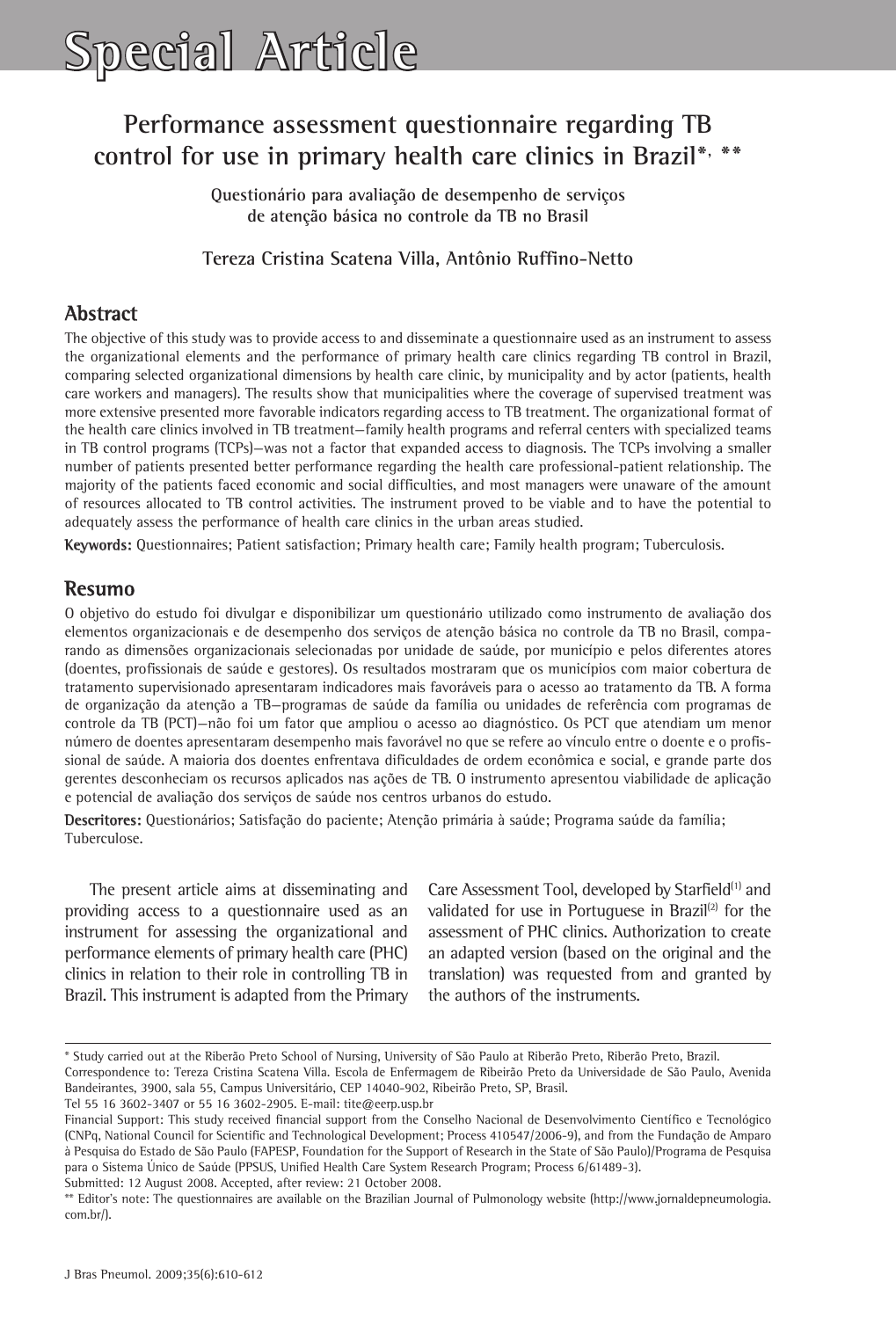611

We have developed three separate versions of the instrument\*:

- A questionnaire to be applied to TB patients over 18 years of age and residing in the city studied, patients within the prison system being excluded (Appendix I)
- A questionnaire to be applied to health professionals who work directly with TB control activities in PHC clinics (Appendix II)—basic health care clinics and via the Family Health Program (FHP)—as well as to the specialized teams of the Tuberculosis Control Program (TCP) referral centers.
- A questionnaire to be applied to the managers of the municipal department of health (Appendix III)

Each questionnaire contains 108 specific questions for assessing the performance of the health care clinics in the treatment of TB patients. It includes questions referring to the dimensions of PHC: point of entry; access (subdivided into access to diagnosis and access to treatment); the health care professional-patient relationship; services offered; coordination; focus on the family; and community outreach. Each of those dimensions is related to a group of activities in the clinical practice, public health or implementation of TB control policies in the city.

These questionnaires were created as part of a multicenter project, $^{(3)}$  which involved cities in two regions of Brazil.\* In the southeast region, three cities were studied: two (Ribeirão Preto and São José do Rio Preto) are in the state of São Paulo; and one (Itaboraí) is in the state of Rio de Janeiro. In the northeast region, two cities were studied: Campina Grande (in the state of Paraíba) and Feira de Santana (in the state of Bahia). The aforementioned project was approved by the Ethics Committee of the Riberão Preto School of Nursing, located in the city of Riberão Preto.

A pre-test of the instrument was carried out with each of the actors participating in

the study. The test must be applied through individual interview, and its application takes approximately 40 min. The interviewers were trained and were given a manual with a glossary in order to guide the application of the questionnaire.

The assessment of the performance of the PHC clinics in TB control was carried out based on the creation of markers that correspond to the mean value obtained by the sum of all answers of all the interviewed patients for each question and divided by the total number of interviewees. The markers were individually analyzed, compared by health care clinic, by city and by the category of actor.

The tested hypotheses presented similarity (or non-similarity) among the markers of the health care clinics, cities and different actors (patients, health care workers and managers) using parametric and non-parametric ANOVA. The reliability of the markers was analyzed using Cronbach's alpha coefficient. To evaluate the associations and similarities among the markers, as well as to correlate those associations and similarities with the categorical variables of the questionnaire, we used multiple correspondence analysis.

The results show that the cities with greater coverage of supervised treatment present more favorable markers to TB treatment access; the organization of TB treatment (FHP or TCP referral center) was not a factor that broadened access to diagnosis. Most TB diagnoses were made at secondary or tertiary treatment facilities (emergency rooms), and health care clinics at which the TCP serves a smaller number of patients presented more favorable performance in terms of the health care professional-patient relationship. Most patients faced socioeconomic difficulties in gaining access to diagnosis and treatment, therefore requiring incentives and benefits. Most managers were unaware of the nature and amount of resources allocated to TB activities.

The methodology was able to assess the performance of the health care clinics (FHP clinics and TCP referral centers) and to compare the perception of the different actors who participated in the process of TB control in the urban centers studied. The instrument presented application viability and potential for assessing health care clinics.

<sup>\*</sup> Grupo de Estudos Epidemiológicos Operacionais em Tuberculose (GEOTB, Operational Epidemiology Tuberculosis Study Group), supported by the Conselho Nacional de Desenvolvimento Científico e Tecnológico (CNPq, National Council for Scientific and Technological Development), http://www.eerp.usp.br/GEOTB/